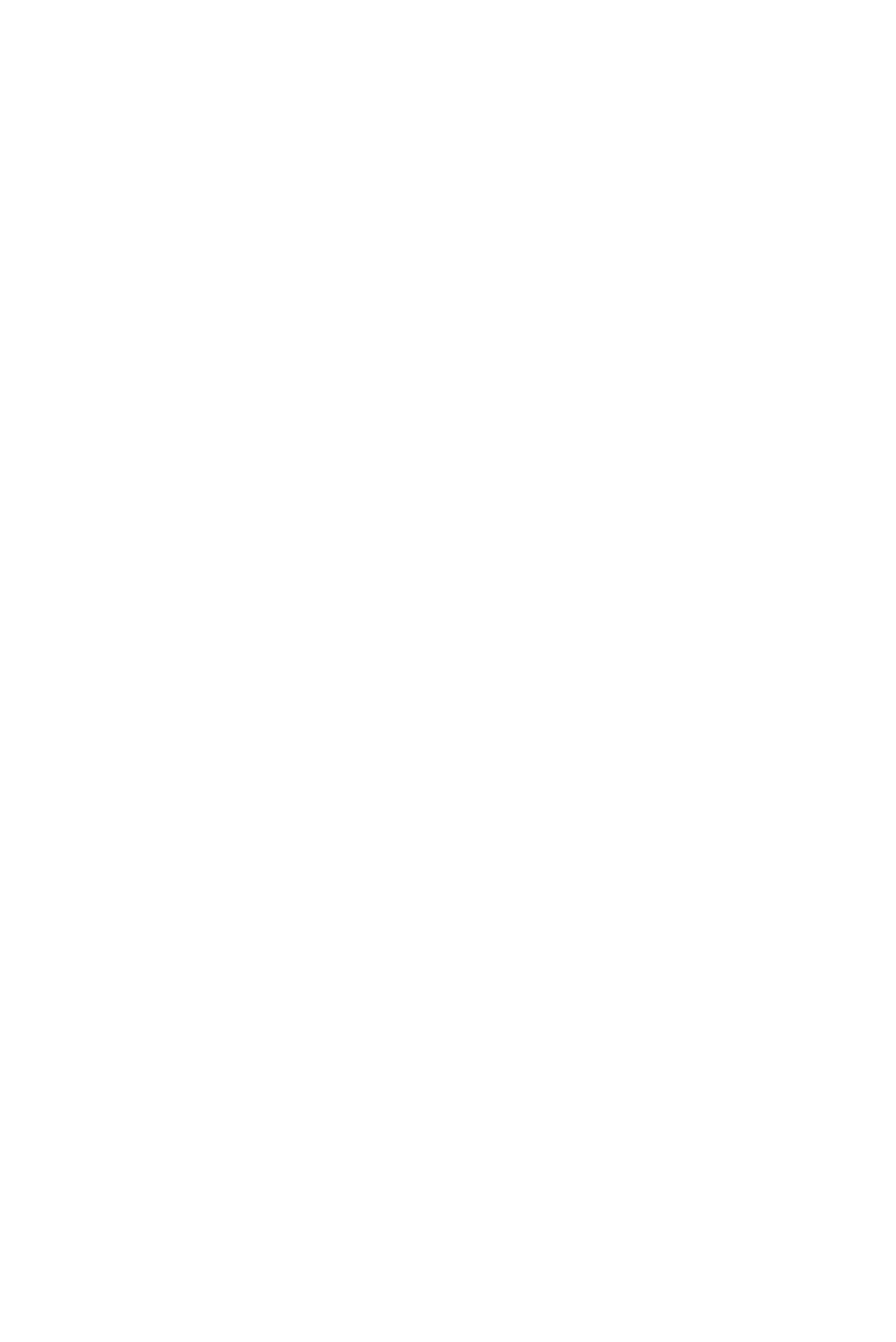Next on the agenda was the approval of a bid for paving of East Main Street. The only bid received was from Southern WV Paving and the bid was for \$73,000.00. Councilman Reedy made a motion to accept the bid, Councilman Canter seconded it and Council unanimously approved it. The bid was incorporated into the August 24, 2021 minutes.

Mr. File presented the second reading and public hearing of an Ordinance requiring vehicles traveling South on Allen Avenue to stop at the intersection of Allen Avenue and Hartley Avenue prior to entering said intersection. There were no public comments. Mr. File closed the public hearing and the Mayor asked for a motion to adopt the Ordinance which was made by Councilwoman Hunter and seconded by Councilman Dunlap. Council unanimously approved the Ordinance and it is hereby incorporated into these minutes.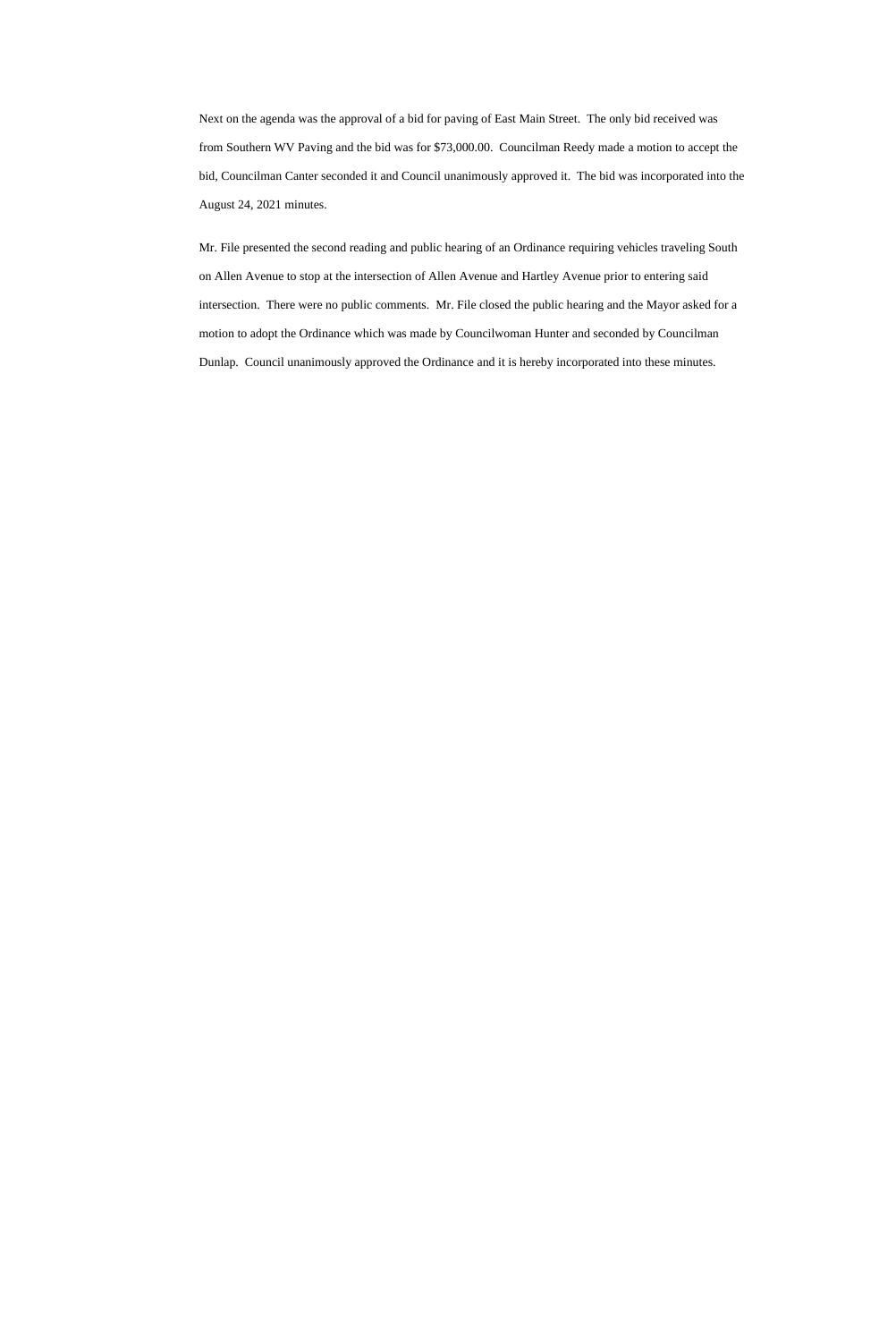Next, Mr. File conducted a second reading and public hearing of an Ordinance requiring vehicles traveling North on Myers Avenue to stop at the intersection of Myers Avenue and Hartley Avenue prior to entering said intersection, and requiring vehicles traveling South on Myers Avenue to stop at the intersection of Myers Avenue and Hartley Avenue prior to entering said intersection. There were no public comments. Mr. File closed the public hearing and the Mayor asked for a motion to adopt this Ordinance which was made by Councilman Price and seconded by Councilman Dunlap. The Ordinance was unanimously approved by Council and is hereby incorporated into these minutes.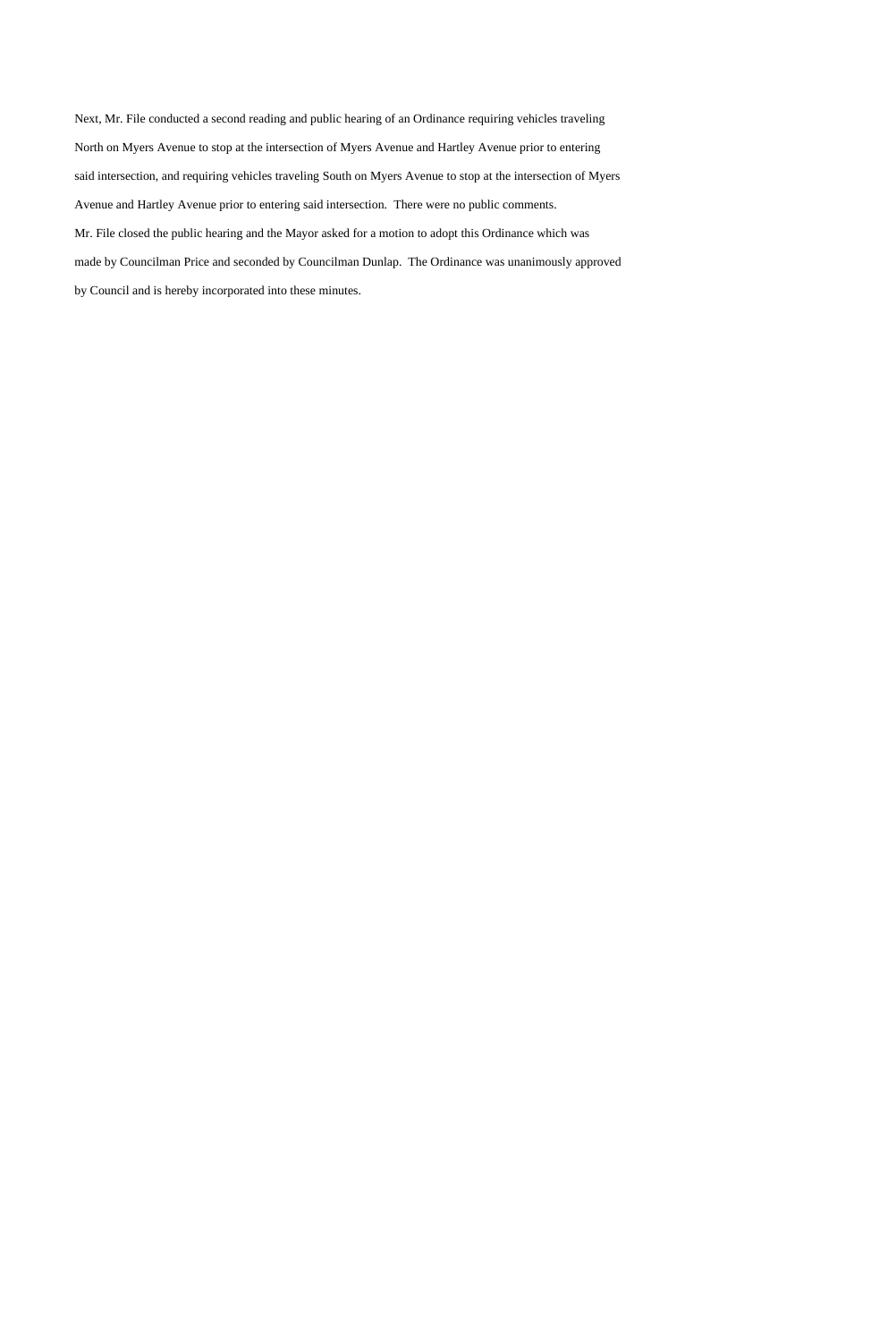Mr. File conducted the first reading of an Ordinance permanently closing the 10 ft. wide public right-ofway/alley between Ellison Avenue and Seaver Avenue and authorizing conveyance of said property to the owner of the adjacent property (The Salvation Army). Mr. File announced the second reading and public hearing will take place on this Ordinance on September 28, 2021. A motion to adopt the Ordinance was made by Councilman Canter, seconded by Councilwoman Hunter and unanimously approved by Council. This Ordinance is hereby incorporated into these minutes.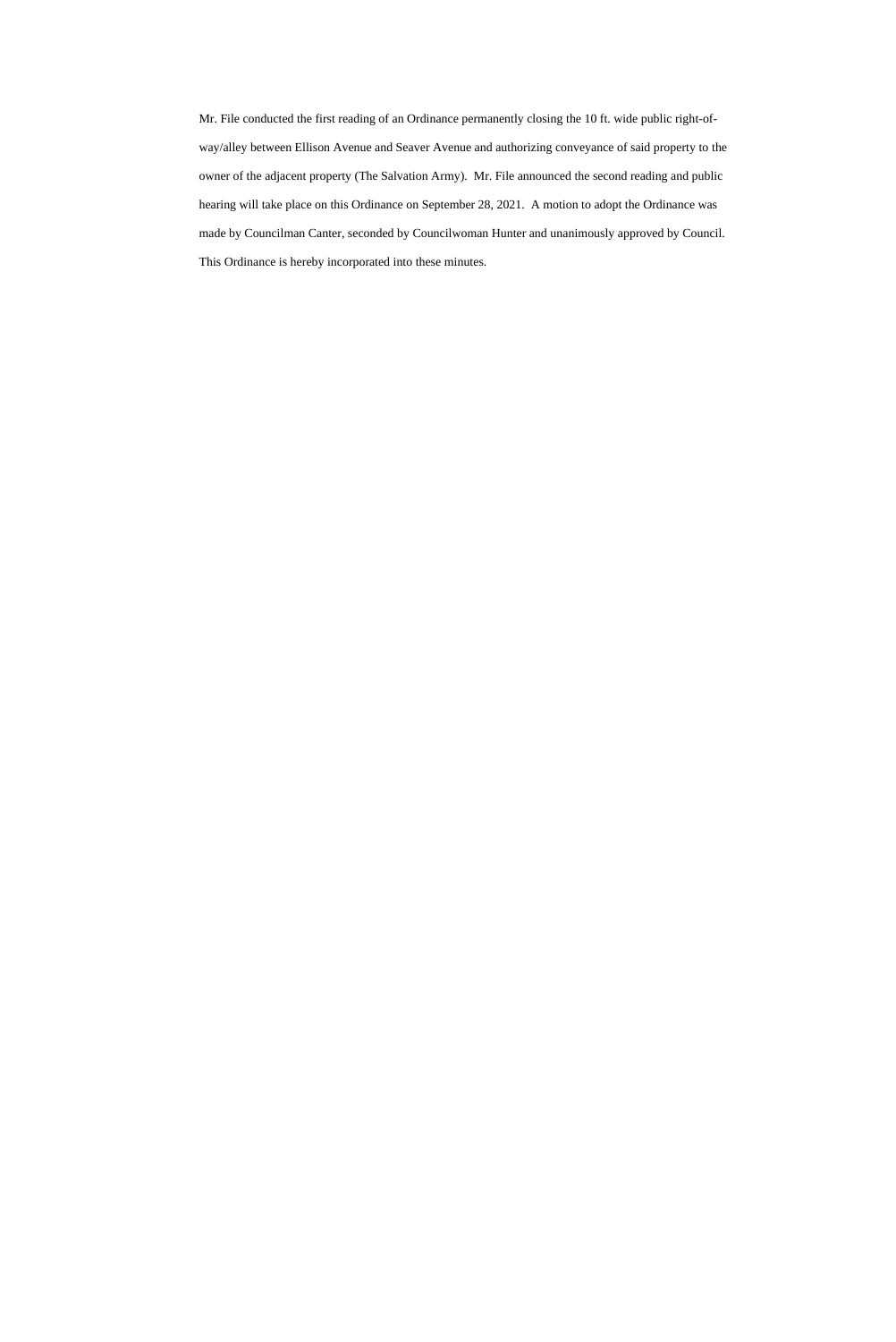Next, Mr. File summarized the Resolution to permit the open burning of vegetation by reading the four main paragraphs contained in the Resolution. A motion to approve the Resolution was made by Councilman Price seconded by Councilman Reedy and unanimously approved by Council. A copy of this Resolution is incorporated into these minutes.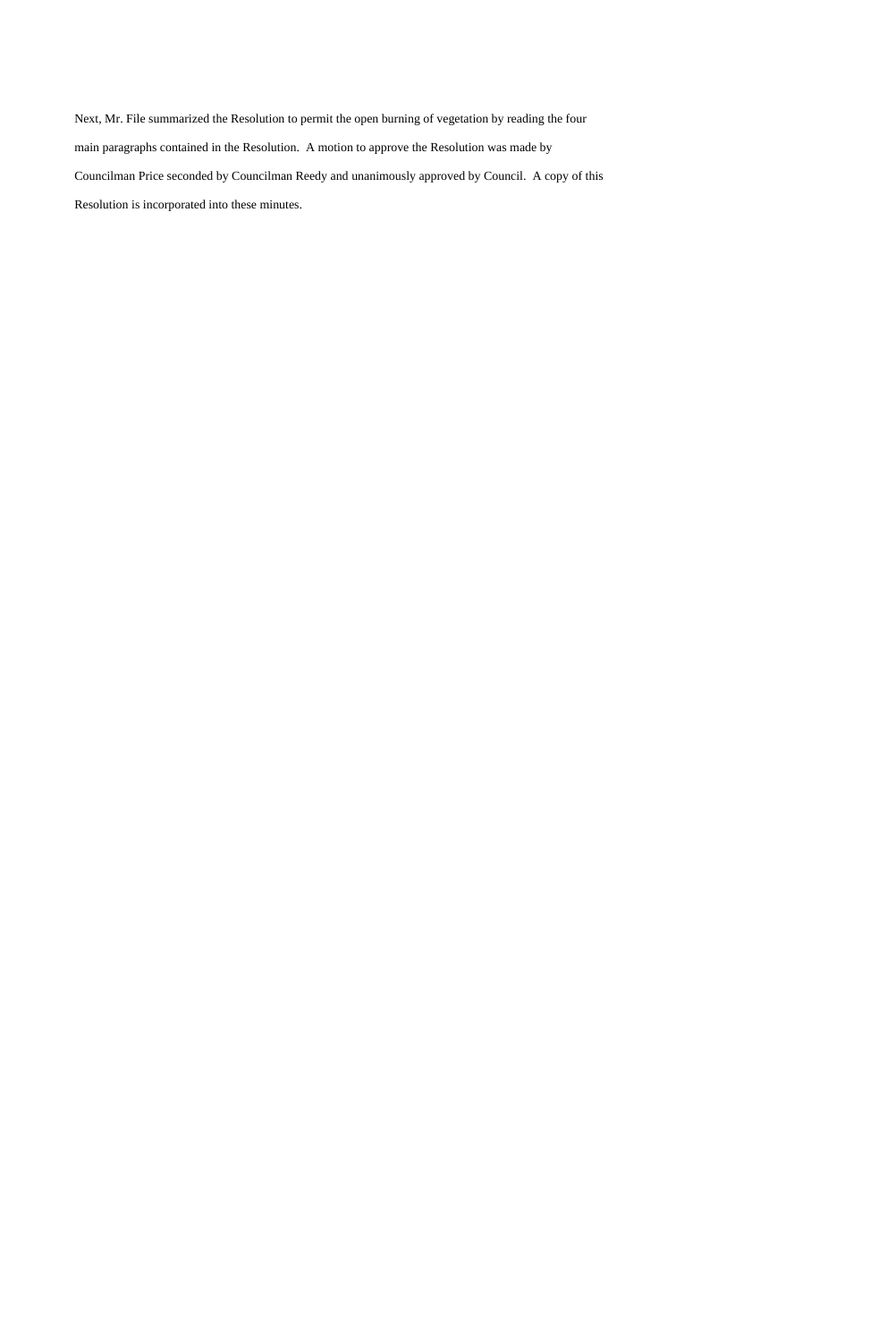Mr. File presented a Resolution to pay City of Beckley full-time employees a salary enhancement (pay supplement) of \$1,500.00 per quarter for the next four quarters. To be eligible for this payment, the employee must be a full-time employee on the date of payment of the supplement. These pay supplements are to reward its essential employees for continuing to work and provide services to the public through this ongoing COVID-19 pandemic. The funds that will be used to pay the salary enhancements are from the American Rescue Plan Act (ARPA). The details for eligibility to receive these payments are contained in the Resolution which is incorporated into these minutes. A motion to approve the Resolution was made by Councilwoman Hunter seconded by Councilman Sopher and unanimously approved by Council. Any full time employee hired during a quarter and on the City's payroll when a supplemental payment is made shall receive a pro rata share for that quarter. The Mayor clarified that this pay supplement is for full-time employees only. Mr. File said that they are still working on something for part time employees. The Mayor stated that the pay supplement the City normally tries to pay employees in December will not be awarded this year.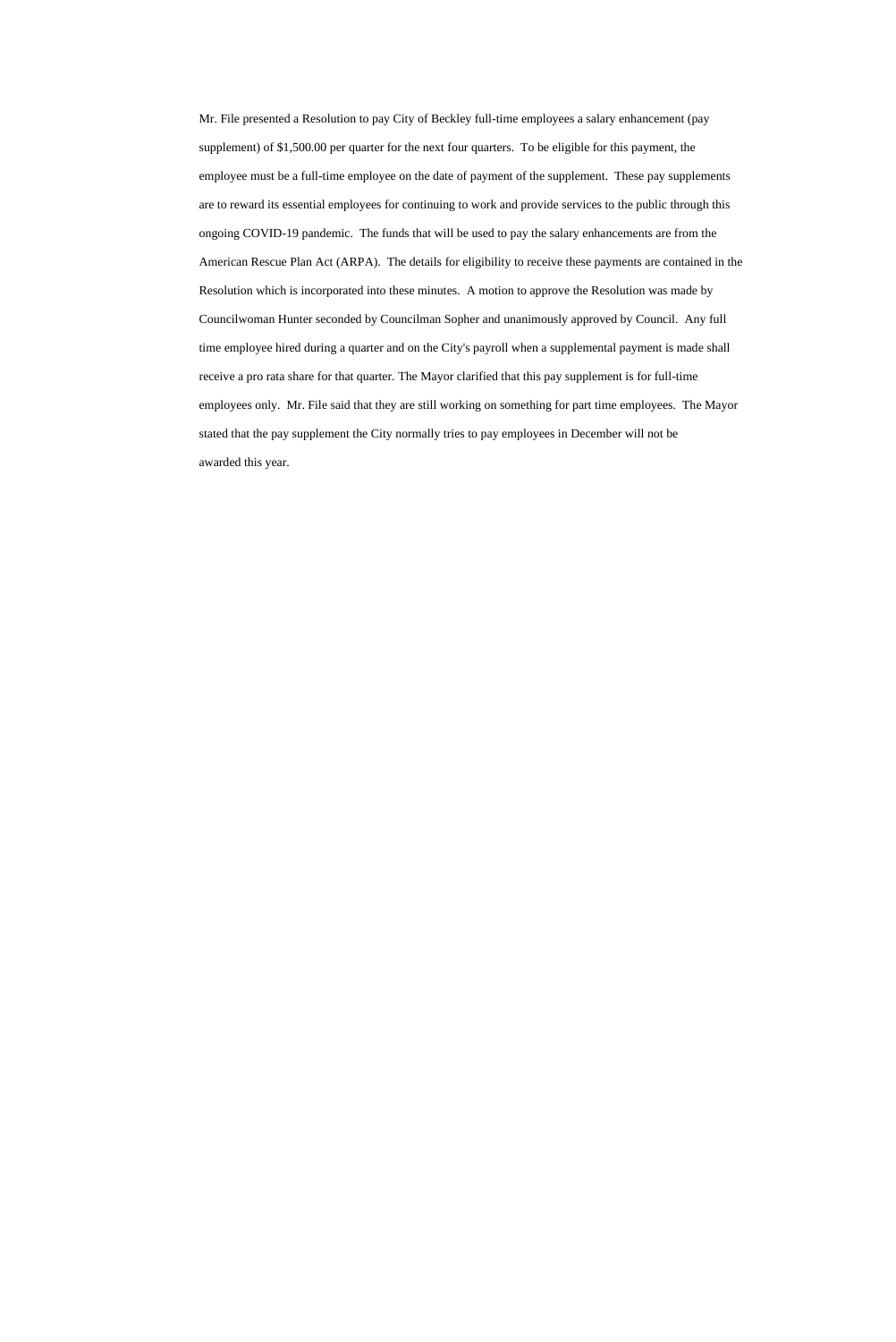Mr. File presented a Resolution to pay \$500.00 to each City employee who provides proof to the office of Human Resources on or before November 2, 2021 that the employee is fully vaccinated for COVID-19. A motion to approve the Resolution was made by Councilman Dunlap seconded by Councilman Sopher and unanimously approved by Council. The Mayor stated that this includes full time and part time employees and that all employees that have been fully vaccinated and show proof by November 2, 2021 will receive the payment. Councilman Sopher thanked the Mayor for moving so quickly on this. The Mayor thanked Councilman Sopher for initiating discussion on this payment. This Resolution is hereby incorporated into these minutes.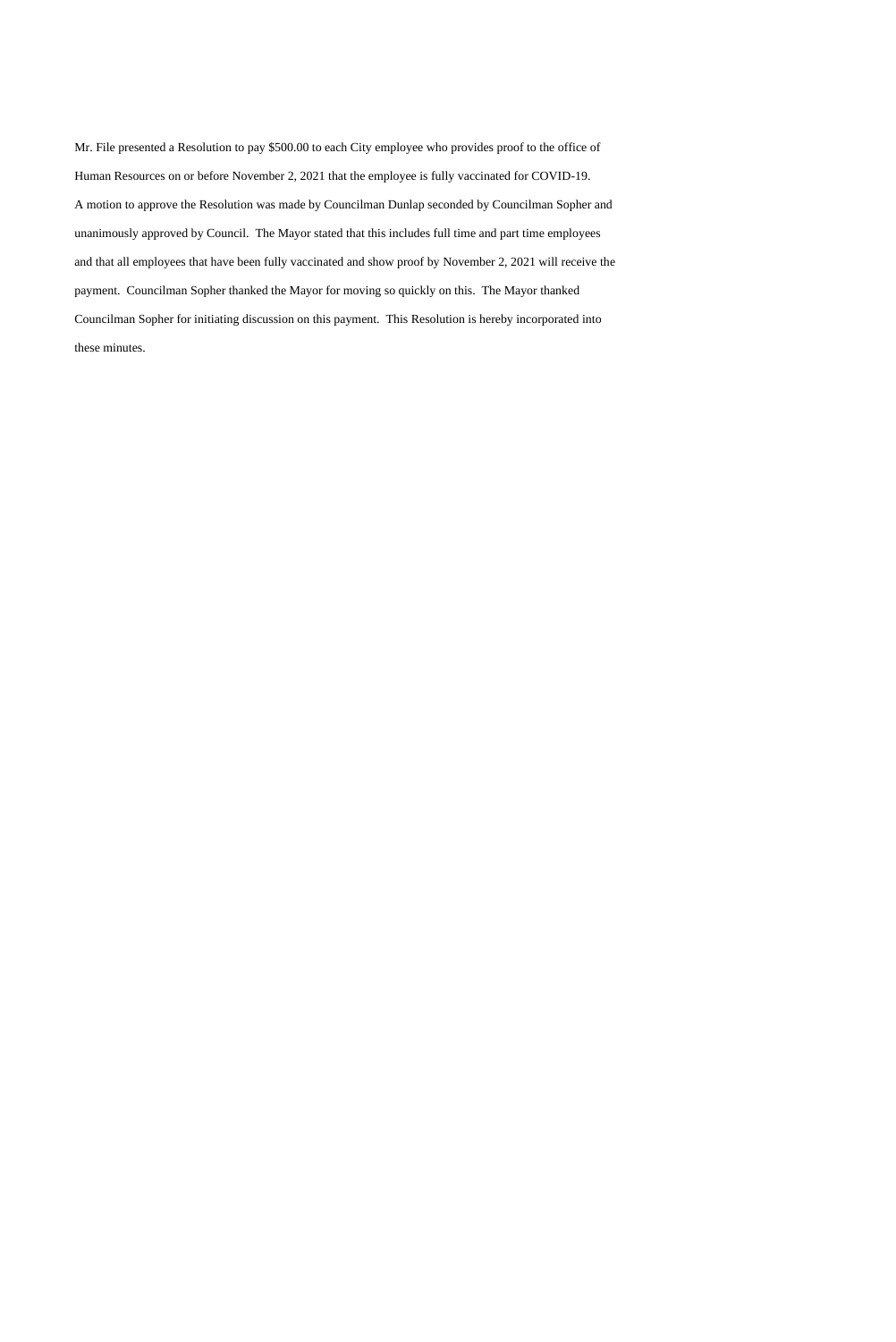Next, Mr. File summarized the Resolution regarding the WV Governor's Highway Safety Program approving \$342,100.00 to be used for WV Lifesavers and Data Tracking and Support Agencies. A motion to approve this Resolution was made by Councilman Price, seconded by Councilman Sopher and unanimously approved by Council. This Resolution is hereby incorporated into these minutes.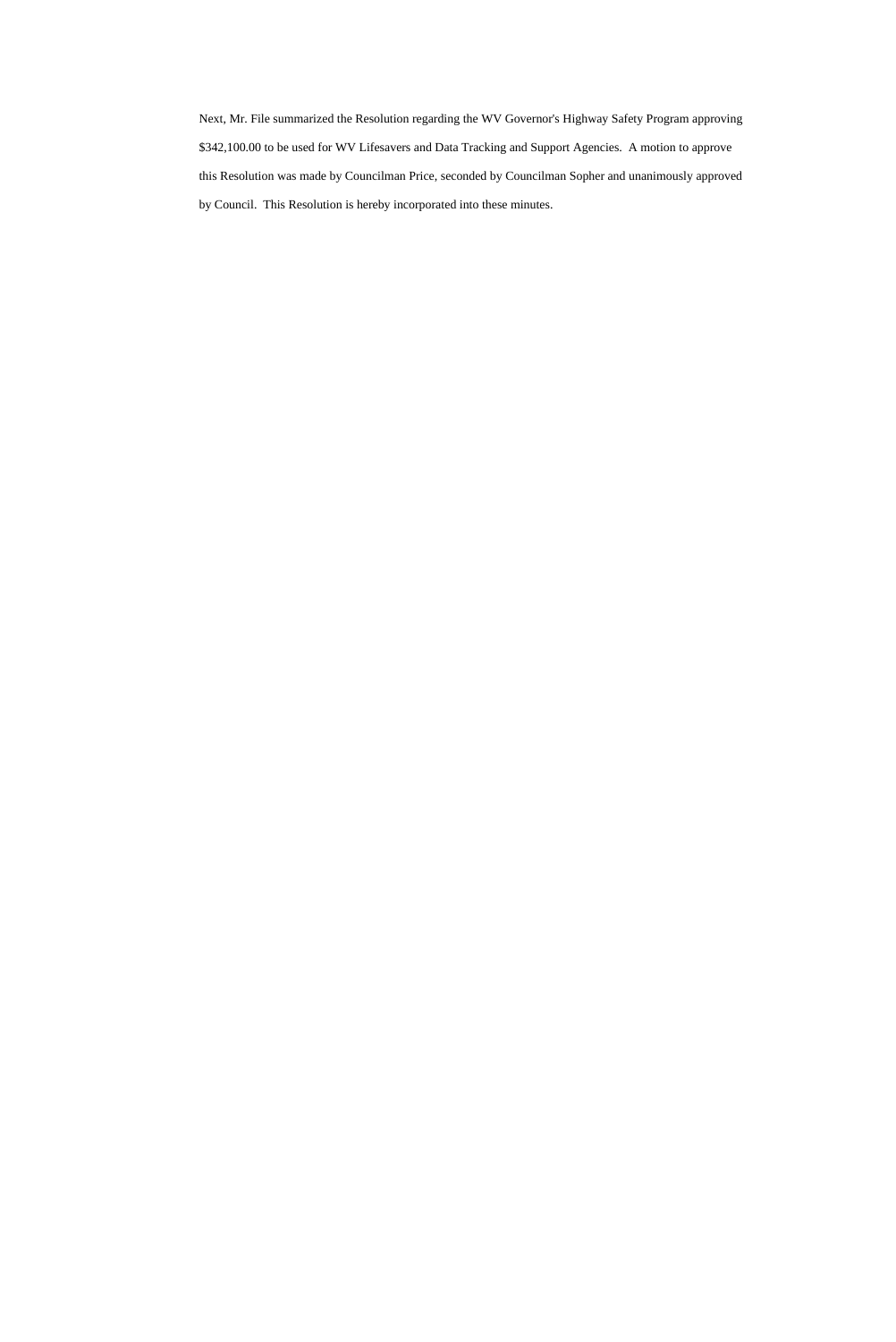Next, Mr. File summarized the Resolution of the WV Governor's Highway Safety Program approving \$404,748.00 for Law Enforcement Liaison Project. A motion to approve this Resolution was made by Councilman Sopher, seconded by Councilman Price and unanimously approved by Council. The Resolution is hereby incorporated into these minutes.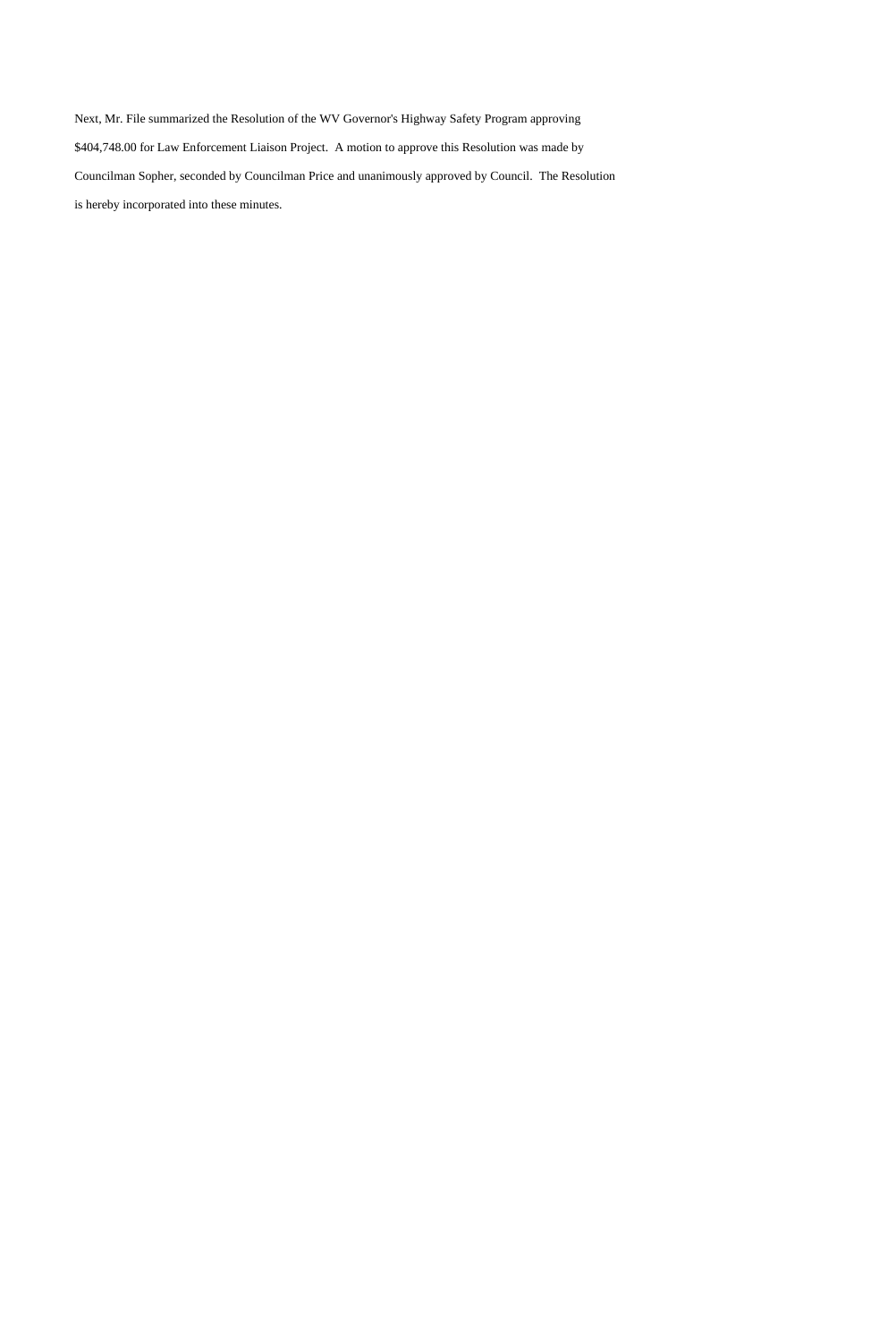Mr. File summarized the Resolution of the WV Governor's Highway Safety Program approving \$367,800.00 for the Southern Regional Highway Safety Program. A motion to approve this Resolution was made by Councilman Canter seconded by Councilwoman Hunter and unanimously approved by Council. This Resolution is hereby incorporated into these minutes.